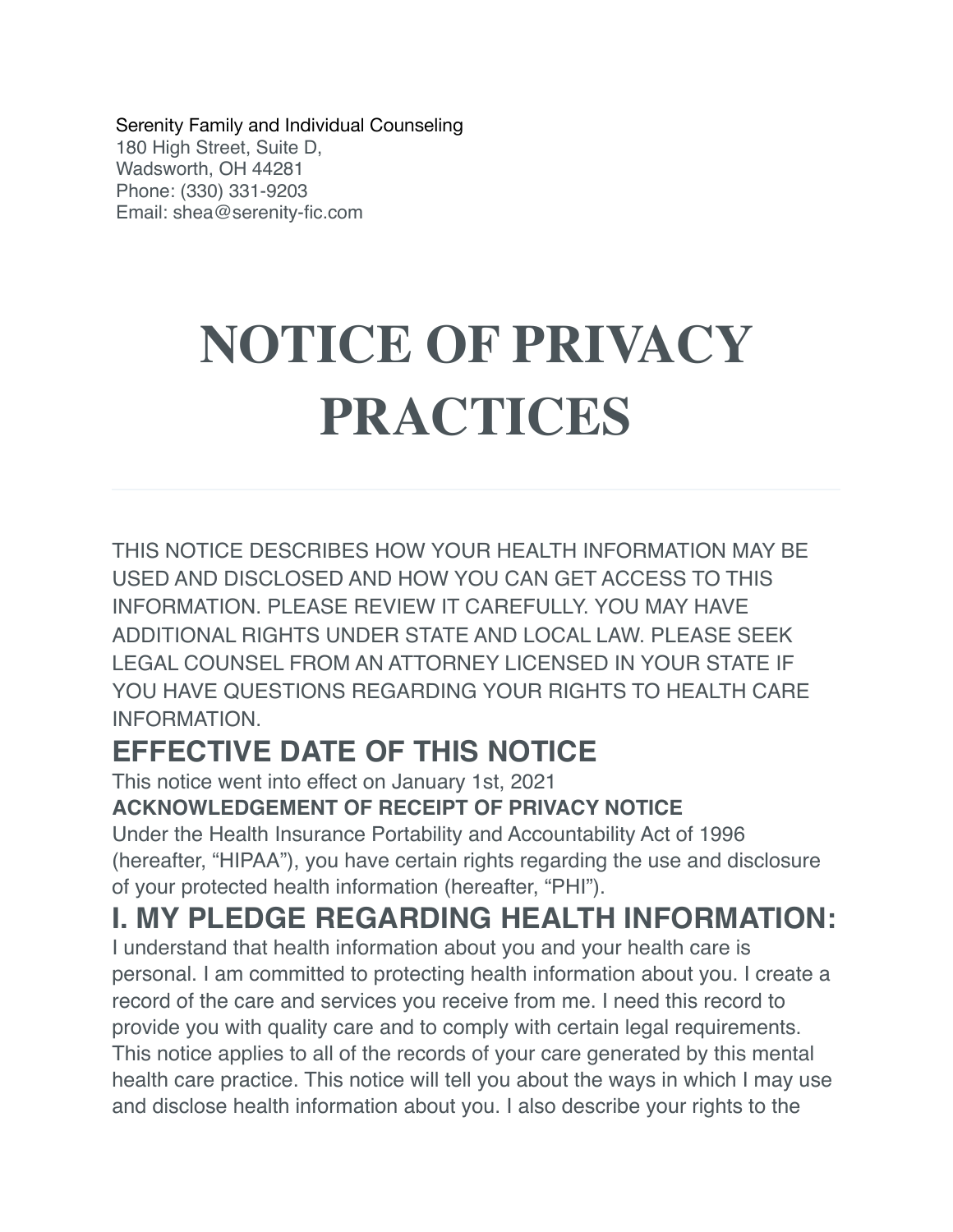health information I keep about you, and describe certain obligations I have regarding the use and disclosure of your health information. I am required by law to:

- Make sure that PHI that identifies you is kept private.
- Give you this notice of my legal duties and privacy practices with respect to health information.
- Follow the terms of the notice that is currently in effect.
- I can change the terms of this Notice, and such changes will apply to all the information I have about you. The new Notice will be available upon request, in my office, and on my website.

# **II. HOW I MAY USE AND DISCLOSE HEALTH INFORMATION ABOUT YOU:**

The following categories describe different ways that I use and disclose health information. For each category of uses or disclosures I will explain what I mean and try to give some examples. Not every use or disclosure in a category will be listed. However, all of the ways I am permitted to use and disclose information will fall within one of the categories.

**For Treatment Payment, or Health Care Operations**: Federal privacy rules (regulations) allow health care providers who have direct treatment relationship with the patient/client to use or disclose the patient/client's personal health information without the patient's written authorization, to carry out the health care provider's own treatment, payment or health care operations. I may also disclose your PHI for the treatment activities of any health care provider. This too can be done without your written authorization. For example, if a clinician were to consult with another licensed health care provider about your condition, we would be permitted to use and disclose your PHI, which is otherwise confidential, in order to assist the clinician in diagnosis and treatment of your health condition. I may also use your PHI for operations purposes, including sending you appointment reminders, billing invoices and other documentation. Disclosures for treatment purposes are not limited to the minimum necessary standard. Because therapists and other health care providers need access to the full record and/or full and complete information in order to provide quality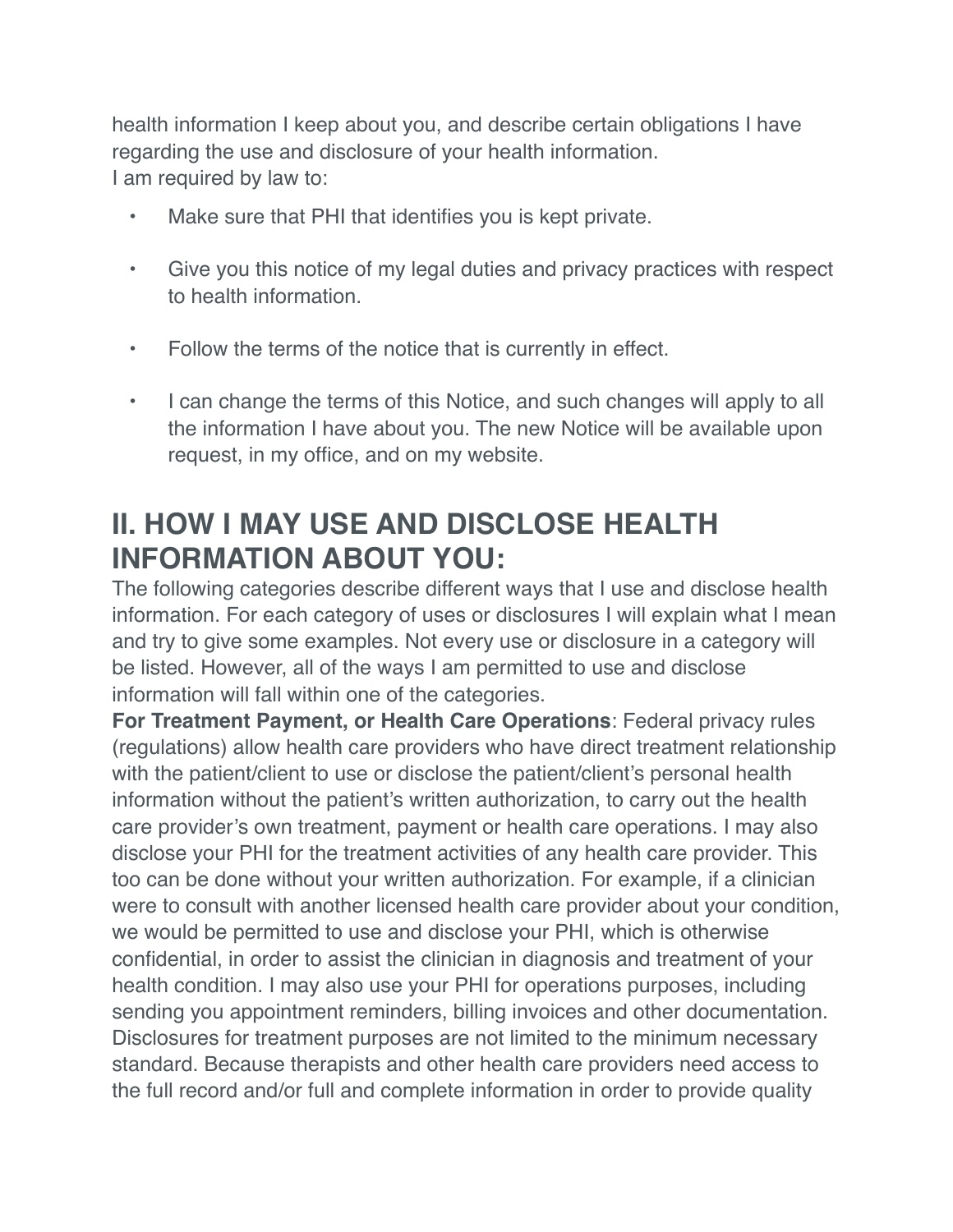care. The word "treatment" includes, among other things, the coordination and management of health care providers with a third party, consultations between health care providers and referrals of a patient for health care from one health care provider to another.

**Lawsuits and Disputes**: If you are involved in a lawsuit, I may disclose health information in response to a court or administrative order. I may also disclose health information about you or your minor child(ren) in response to a subpoena, discovery request, or other lawful process by someone else involved in the dispute, but only if efforts have been made to tell you about the request or to obtain an order protecting the information requested.

# **III. CERTAIN USES AND DISCLOSURES REQUIRE YOUR AUTHORIZATION:**

- **1. Psychotherapy Notes.** I do keep "psychotherapy notes" as that term is defined in 45 CFR § 164.501, and any use or disclosure of such notes requires your Authorization unless the use or disclosure is:
	- **1.** For my use in treating you.
	- **2.** For my use in training or supervising mental health practitioners to help them improve their skills in group, joint, family, or individual counseling or therapy.
	- **3.** For my use in defending myself in legal proceedings instituted by you.
	- **4.** For use by the Secretary of the Department of Health and Human Services (HHS) to investigate my compliance with HIPAA.
	- **5.** Required by law and the use or disclosure is limited to the requirements of such law.
	- **6.** Required by law for certain health oversight activities pertaining to the originator of the psychotherapy notes.
	- **7.** Required by a coroner who is performing duties authorized by law.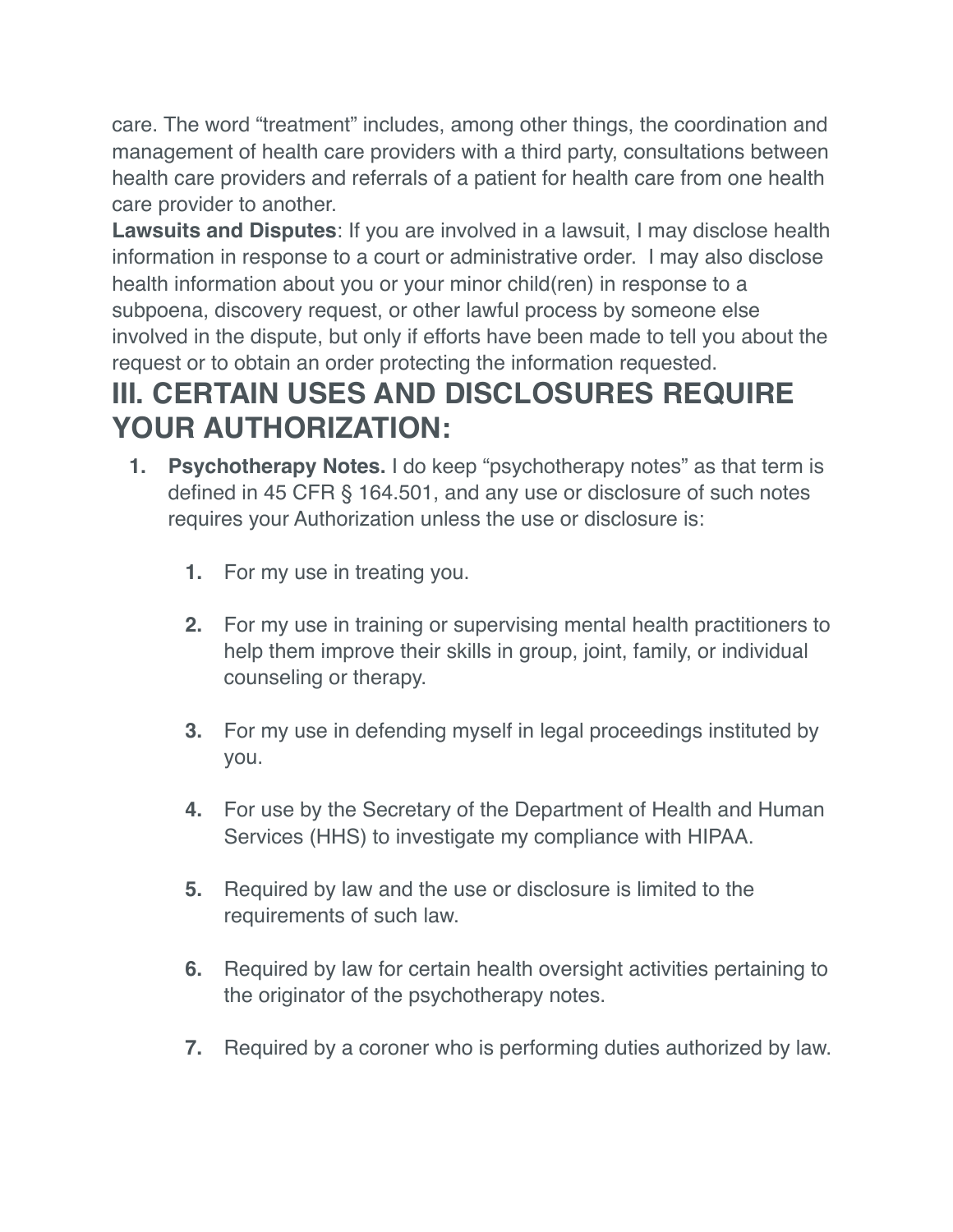- **8.** Required to help avert a serious threat to the health and safety of others.
- **2. Marketing Purposes.** I will not use or disclose your PHI for marketing purposes without your prior written consent. For example, if I request a review from you and plan to share the review publically online or elsewhere to advertise my services or my practice, I will provide you with a release form and HIPAA authorization. The HIPAA authorization is required in the instance that your review contains PHI (i.e., your name, the date of the service you received, the kind of treatment you are seeking or other personal health details). Because you may not realize which information you provide is considered "PHI," I will send you a HIPAA authorization and request your signature regardless of the content of your review. Once you complete the HIPAA authorization, I will have the legal right to use your review for advertising and marketing purposes, even if it contains PHI. You may withdraw this consent at any time by submitting a written request to me via the email address I keep on file or via certified mail to my address. Once I have received your written withdrawal of consent, I will remove your review from my website and from any other places where I have posted it. I cannot guarantee that others who may have copied your review from my website or from other locations will also remove the review. This is a risk that I want you to be aware of, should you give me permission to post your review.
- **3. Sale of PHI.** I will not sell your PHI.

#### **IV. USES AND DISCLOSURES THAT DO NOT REQUIRE YOUR AUTHORIZATION.**

Subject to certain limitations in the law, I can use and disclose your PHI without your Authorization for the following reasons. I have to meet certain legal conditions before I can share your information for these purposes:

1. Appointment reminders and health related benefits or services. I may use and disclose your PHI to contact you to remind you that you have an appointment with me. I may also use and disclose your PHI to tell you about treatment alternatives, or other health care services or benefits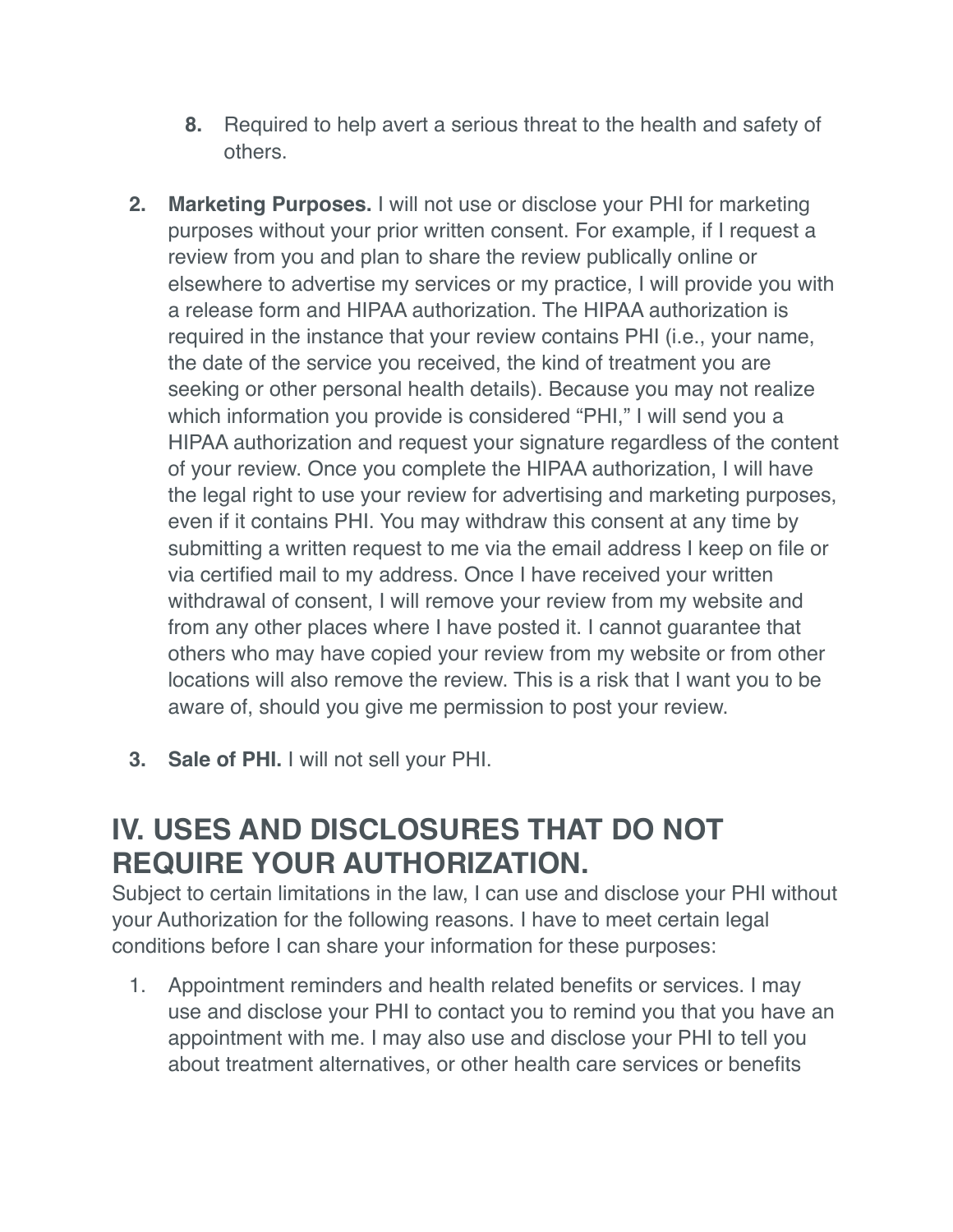that I offer.

- 2. When disclosure is required by state or federal law, and the use or disclosure complies with and is limited to the relevant requirements of such law.
- 3. For public health activities, including reporting suspected child, elder, or dependent adult abuse, or preventing or reducing a serious threat to anyone's health or safety.
- 4. For health oversight activities, including audits and investigations.
- 5. For judicial and administrative proceedings, including responding to a court or administrative order or subpoena, although my preference is to obtain an Authorization from you before doing so if I am so allowed by the court or administrative officials.
- 6. For law enforcement purposes, including reporting crimes occurring on my premises.
- 7. To coroners or medical examiners, when such individuals are performing duties authorized by law.
- 8. For research purposes, including studying and comparing the mental health of patients who received one form of therapy versus those who received another form of therapy for the same condition.
- 9. Specialized government functions, including, ensuring the proper execution of military missions; protecting the President of the United States; conducting intelligence or counterintelligence operations; or, helping to ensure the safety of those working within or housed in correctional institutions.
- 10. For workers' compensation purposes. Although my preference is to obtain an Authorization from you, I may provide your PHI in order to comply with workers' compensation laws.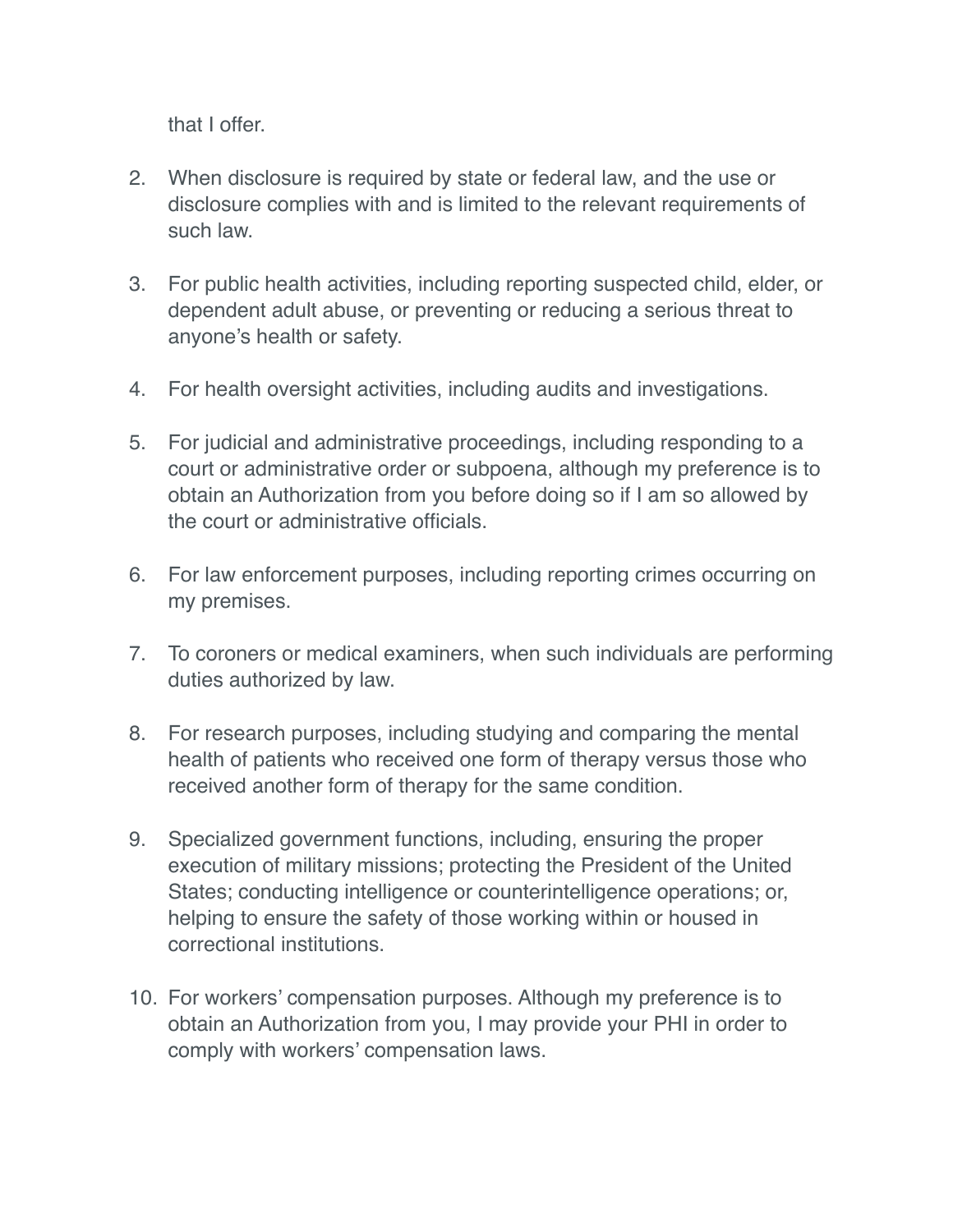11. For organ and tissue donation requests.

# **V. CERTAIN USES AND DISCLOSURES REQUIRE YOU TO HAVE THE OPPORTUNITY TO OBJECT.**

**Disclosures to family, friends, or others**: You have the right and choice to tell me that I may provide your PHI to a family member, friend, or other person whom you indicate is involved in your care or the payment for your health care, or to share you information in a disaster relief situation. The opportunity to consent may be obtained retroactively in emergency situations to mitigate a serious and immediate threat to health or safety or if you are unconscious.

### **VI. YOU HAVE THE FOLLOWING RIGHTS WITH RESPECT TO YOUR PHI:**

- 1. The Right to Request Limits on Uses and Disclosures of Your PHI. You have the right to ask me not to use or disclose certain PHI for treatment, payment, or health care operations purposes. I am not required to agree to your request, and I may say "no" if I believe it would affect your health care.
- 2. The Right to Request Restrictions for Out-of-Pocket Expenses Paid for In Full. You have the right to request restrictions on the disclosure of your PHI to health plans for payment or health care operations purposes if the PHI pertains solely to a health care item or a health care service that you have paid for out-of-pocket in full.
- 3. The Right to Choose How I Send PHI to You. You have the right to ask me to contact you in a specific way (for example, home or office phone) or to send mail to a different address, and I will agree to all reasonable requests.
- 4. The Right to See and Get Copies of Your PHI. Other than in limited circumstances, you have the right to get an electronic or paper copy of your medical record and other information that I have about you. Ask us how to do this. I will provide you with a copy of your record, or if you agree, a summary of it, within 30 days of receiving your written request.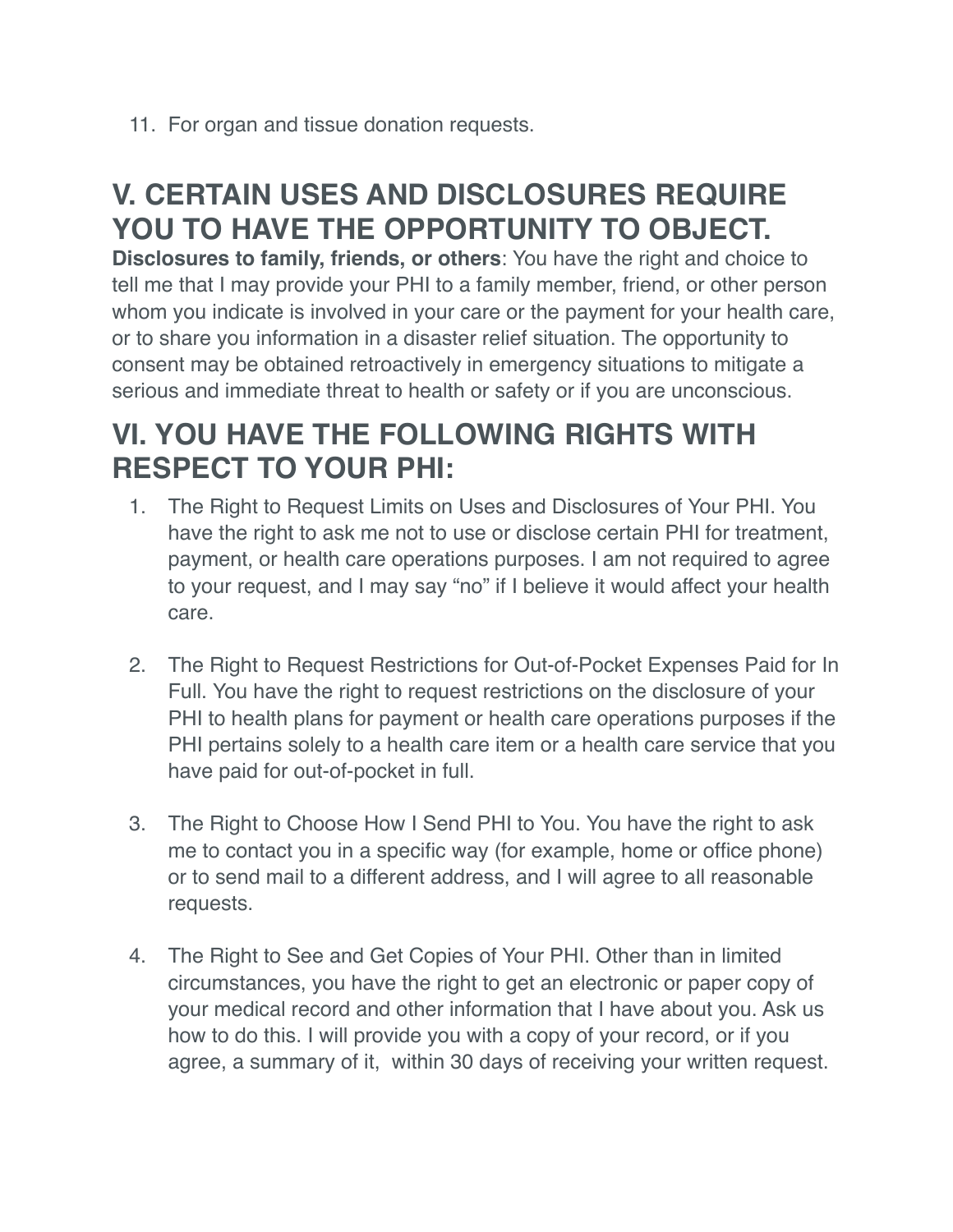I may charge a reasonable cost based fee for doing so.

- 5. The Right to Get a List of the Disclosures I Have Made.You have the right to request a list of instances in which I have disclosed your PHI for purposes other than treatment, payment, or health care operations, ans other disclosures (such as any you ask me to make). Ask me how to do this. I will respond to your request for an accounting of disclosures within 60 days of receiving your request. The list I will give you will include disclosures made in the last six years unless you request a shorter time. I will provide the list to you at no charge, but if you make more than one request in the same year, I will charge you a reasonable cost based fee for each additional request.
- 6. The Right to Correct or Update Your PHI. If you believe that there is a mistake in your PHI, or that a piece of important information is missing from your PHI, you have the right to request that I correct the existing information or add the missing information. I may say "no" to your request, but I will tell you why in writing within 60 days of receiving your request.
- 7. The Right to Get a Paper or Electronic Copy of this Notice. You have the right to get a paper copy of this Notice, and you have the right to get a copy of this notice by email. And, even if you have agreed to receive this Notice via email, you also have the right to request a paper copy of it.
- 8. The Right to Choose Someone to Act For You. If you have given someone medical power of attorney or if someone is your legal guardian, that person can make choices about your health information.
- 9. The Right to Revoke an Authorization.
- 10. The Right to Opt out of Communications and Fundraising from our Organization.
- 11. The Right to File a Complaint. You can file a complaint if you feel I have violated your rights by contacting me using the information on page one or by filing a complaint with the HHS Office for Civil Rights located at 200 Independence Avenue, S.W., Washington D.C. 20201, calling HHS at